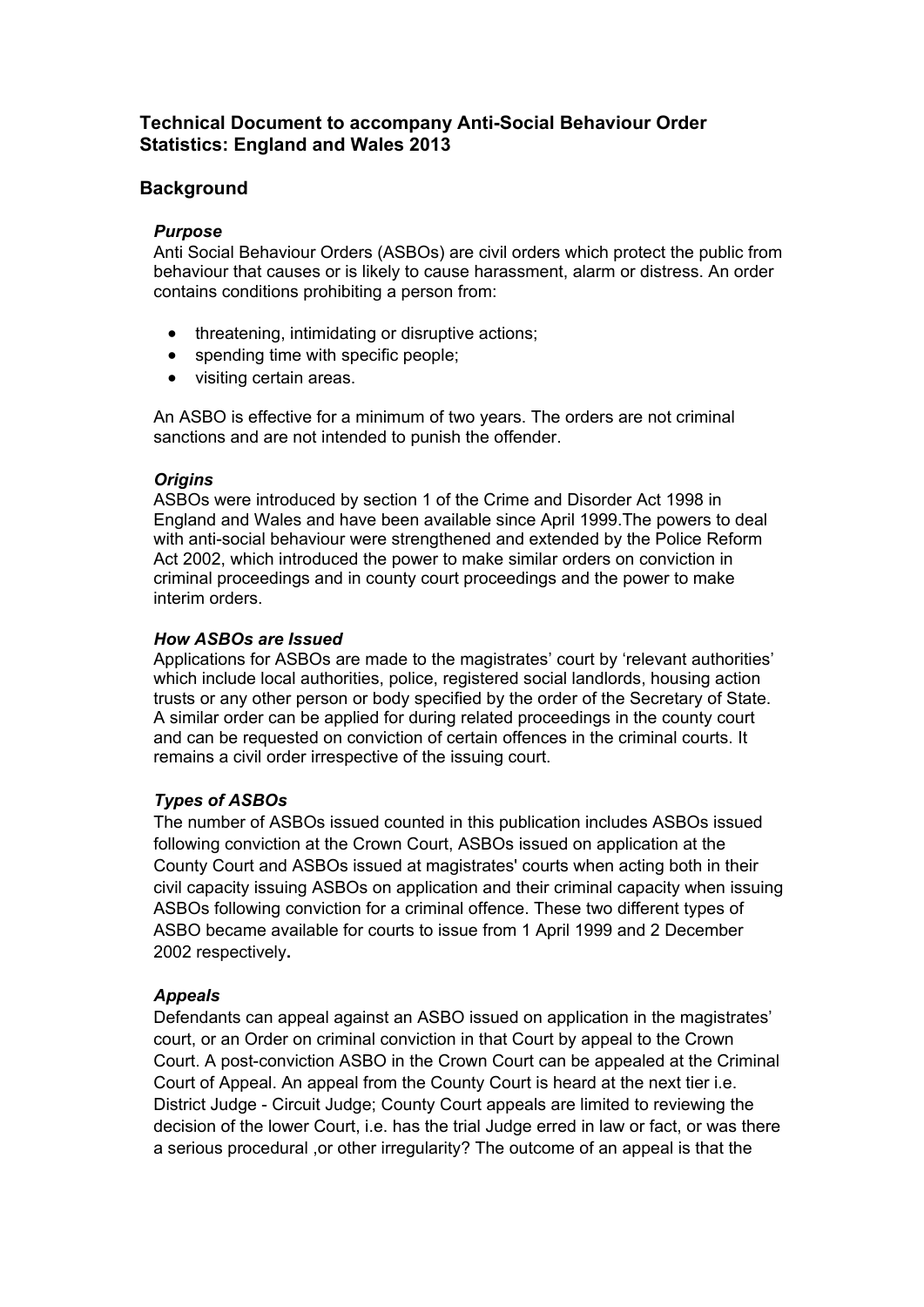ASBO is either upheld, varied in some way (e.g. the prohibitions amended), or discharged altogether.

#### *Variations*

An applicant or defendant can apply for an ASBO to be varied by a further court order in the case of ASBOs issued on application at a magistrates' or County Court. An offender issued an ASBO on conviction in criminal proceedings can apply for a variation under s1(C) (6) of the Crime & Disorder Act.

#### *Individual Support Orders (ISOs)*

Individual Support Orders are court orders only available for 10-17 year olds which can be attached to ASBOs made on application. ISOs impose positive conditions on the young person to address the underlying causes of the behaviour that led to their ASBO being issued. ISOs are available at magistrates' courts only for juveniles (aged 10-17) with ASBOs issued on application. Commencement date 1 May 2004.

#### *Breaches of ASBOs*

Although ASBOs are civil orders, breach of an ASBO is a criminal offence punishable by up to 5 years in prison (2 years in youth custody for young people).

Breach data produced by Justice Statistics Analytical Services only count those instances where the breach of the ASBO was proven in court to have occurred.

ASBOs may be breached in more than one year and multiple times during a particular year. The breach table in this publication counts all occasions on which a breach was proven in court to have occurred. Many ASBOs which are breached in a particular year will have been issued in a previous year.

# **Future Replacement of Anti Social Behaviour Orders with Civil Injunctions and the Criminal Behaviour Orders (CBOs)**

The civil injunction and the criminal behaviour order (CBO) are two of the new powers that will be available to professionals to tackle anti-social behaviour. The new injunction and the CBO will replace ASBOs on application and ASBOs on conviction, respectively, when they are commenced under the Anti-social Behaviour, Crime and Policing Act 2014. These new powers will not only stop antisocial behaviour, but can include positive requirements to get individuals to address the underlying drivers of their behaviour.